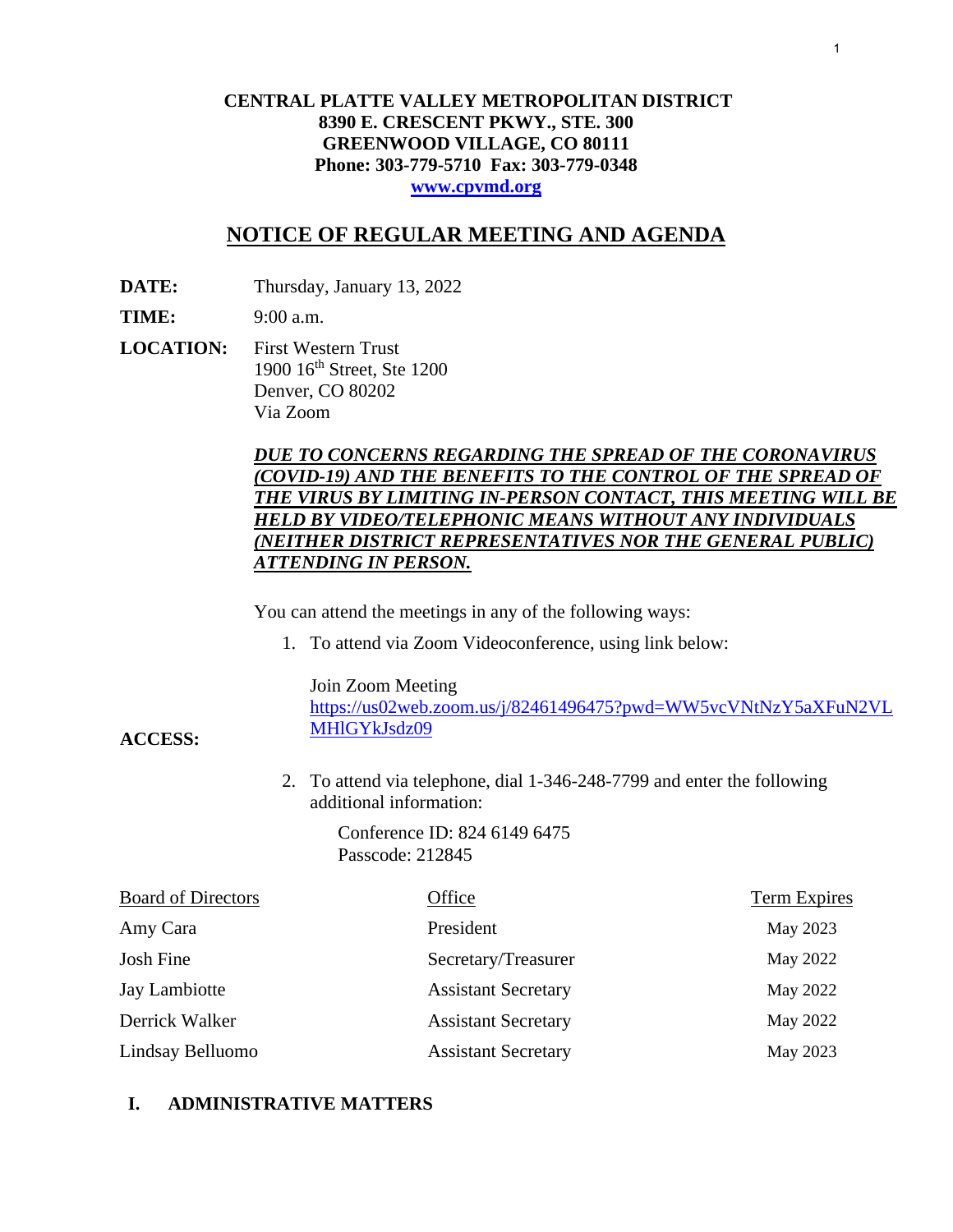- A. Call to order and approval of agenda.
- B. Present disclosures of potential conflicts of interest.
- C. Confirm quorum, location of meeting and posting of meeting notices.
- D. Public comment.

Members of the public may express their views to the Board on matters that affect the District that are otherwise not on the agenda. Comments will be limited to three (3) minutes per person.

## **II. CONSENT AGENDA**

- A. [Review and consider approval of the Minutes of the December 7, 2021 Special](#page-3-0) Meeting (enclosed).
- B. [Accept November 30, 2021 Cash Position Report \(enclosed\).](#page-6-0)
- C. [Approve current Claims \(enclosed\).](#page-8-0)
- D. Accept information items.
- E. Other.

## **III. FINANCIAL ITEMS**

- A. [Review and discuss 2022 Bond refinancing \(enclosed\).](#page-10-0)
- B. Other.

## **IV. ENGINEER'S REPORT – A.J. ZABBIA**

- A. Holiday lighting update.
- B. Millennium Bridge painting update.
- C. Other.

## **V. MANAGER ITEMS**

A. Other.

## **VI. DIRECTOR ITEMS**

A. Other.

## **VII. ATTORNEY ITEMS**

A. Other.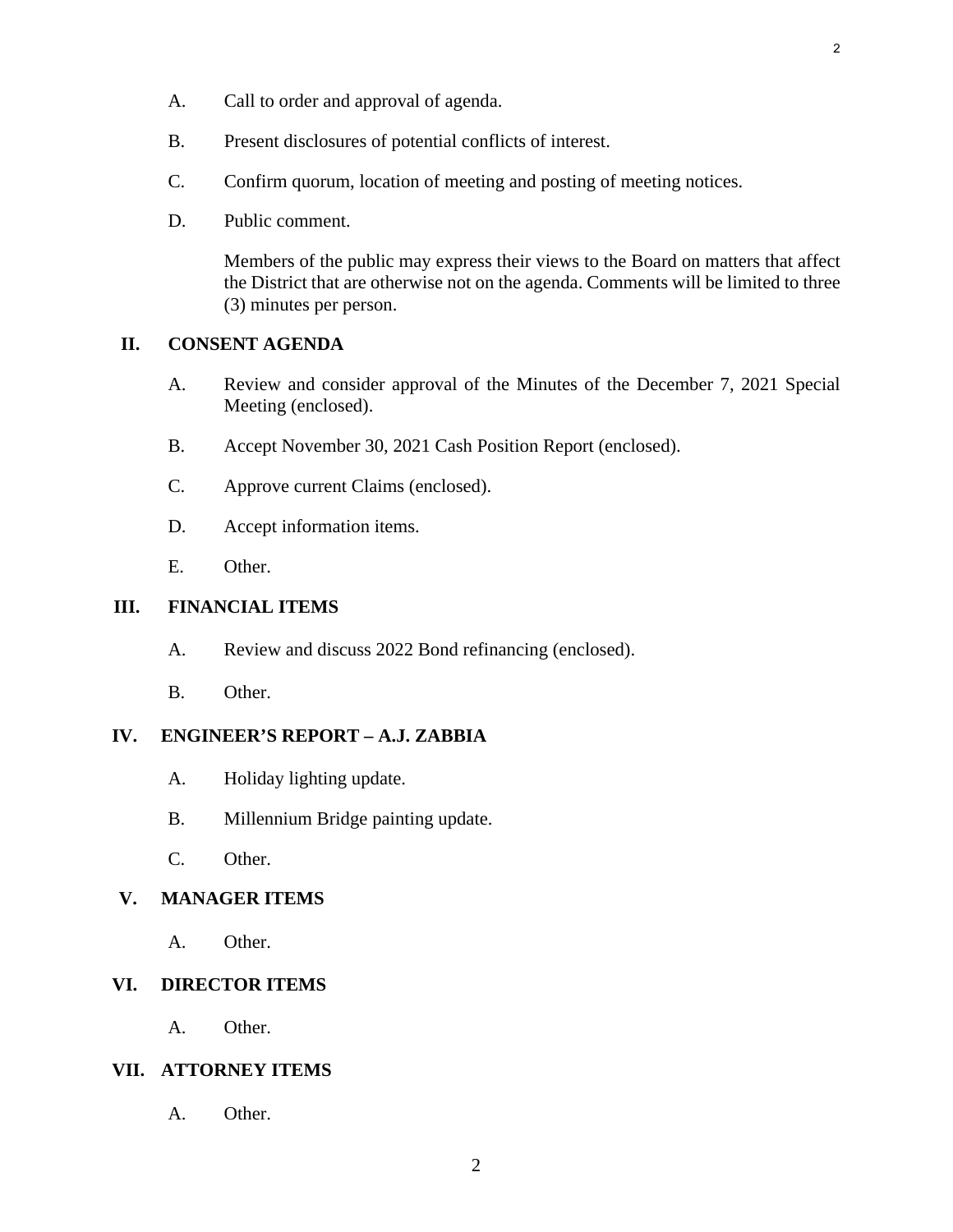## **VIII. OTHER BUSINESS**

A. Other.

## **XII. ADJOURNMENT**

**The next regular meeting is scheduled for Tuesday, February 1, 2022 at 9:00 a.m.** 

3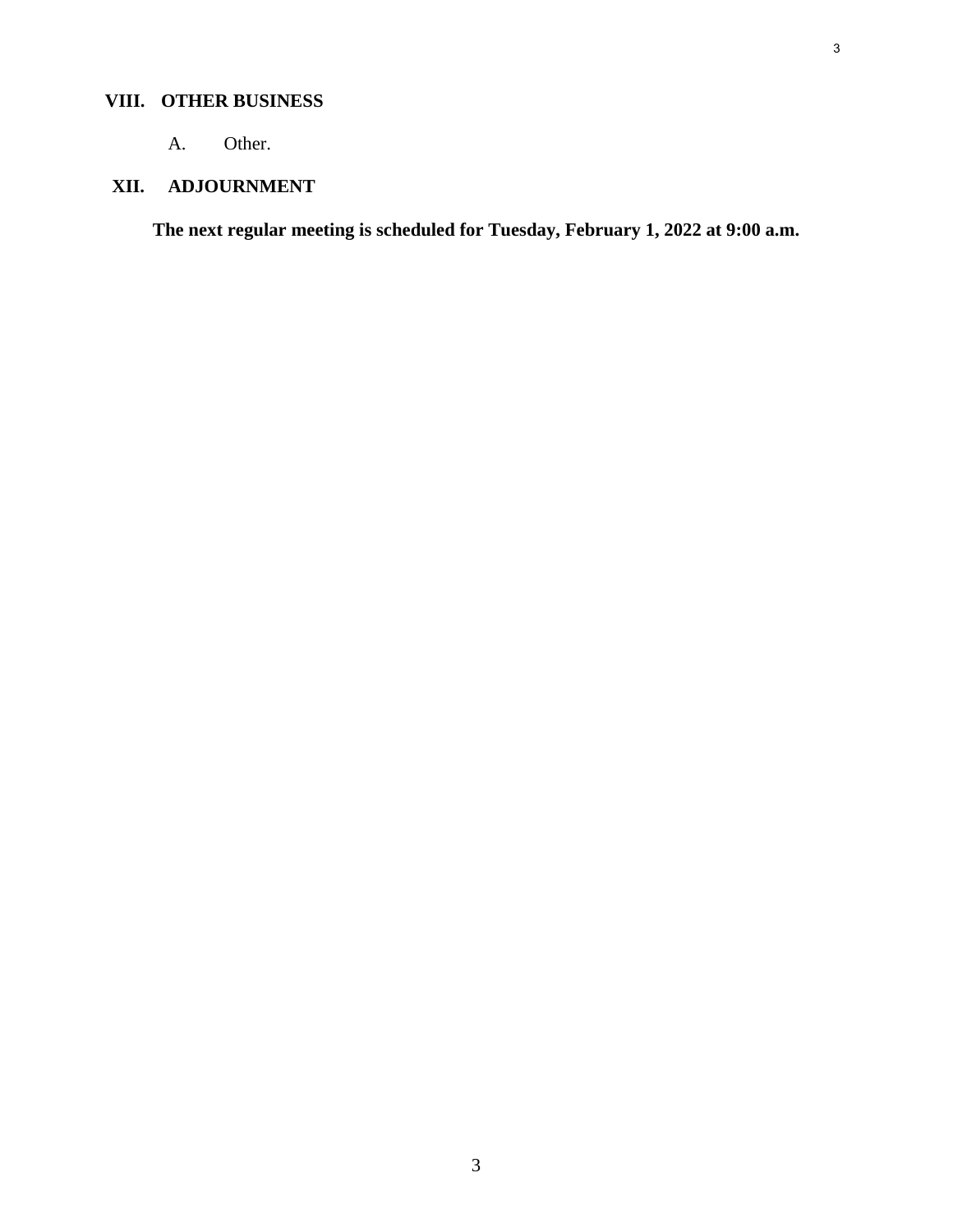## <span id="page-3-0"></span>MINUTES OF A SPECIAL MEETING OF THE BOARD OF DIRECTORS OF THE CENTRAL PLATTE VALLEY METROPOLITAN DISTRICT (THE "DISTRICT") HELD DECEMBER 7, 2021

A special meeting of the Board of Directors of the Central Platte Valley Metropolitan District (referred to hereafter as the "Board") was convened on Tuesday, December 7, 2021, at 9:00 a.m. This District Board meeting was held via Zoom. The meeting was open to the public.

ATTENDANCE Directors In Attendance Were:

Josh Fine, Secretary/Treasurer Jay Lambiotte, Assistant Secretary Lindsay Belluomo, Assistant Secretary

President Cara and Assistant Secretary Walker were absent and excused.

Also, In Attendance Were:

Anna Jones, Jenny Hackelman and Deb Sedgeley; CliftonLarsonAllen LLP Dianne Miller and Rhonda Bilek; Miller & Associates Law Offices, P.C. A.J. Zabbia, 68 West Engineers David Booth, East West Urban Management Amanda Miller, Downtown Denver Partnership Cole Kralik, Allied Universal

ADMINISTRATIVE **MATTERS Call to order and approval of agenda:** Director Lambiotte called the meeting to order at 9:58 a.m. Following review, upon a motion duly made by Director Fine, seconded by Director Belluomo and, upon vote, unanimously carried, the Board approved the agenda as presented.

> **Disclosures of potential conflicts of interest:** Ms. Miller advised the Board that, pursuant to Colorado law, certain disclosures by the directors may be appropriate prior to taking official action at the meeting and that written disclosures of the interests of all directors were filed with the Secretary of State and the District prior to the meeting. The directors then reviewed the agenda for the meeting and previous written disclosures stating the fact and summary nature of any matters, as required under Colorado law, to permit official action to be taken at the meeting.

> Director Fine disclosed his interests as an owner of property located in the District and an employment relationship with Focus Property Group, which manages property located within and without the boundaries of the District. He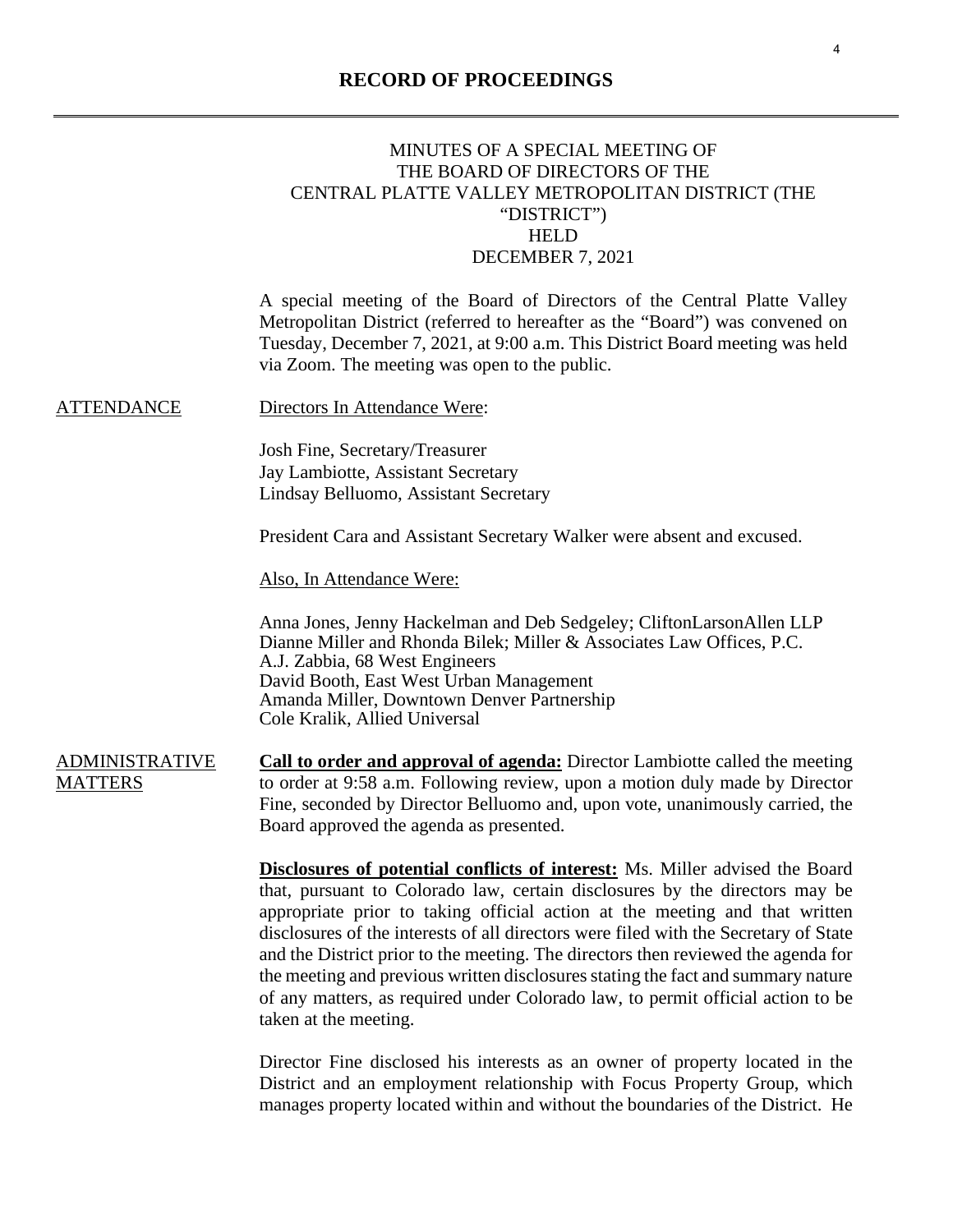also disclosed that he is on the board of the Central Platte Valley Coordination Metropolitan District and the RiNo Business Improvement District. This disclosure is associated with the approval of items on the agenda that may affect his interests.

Director Lambiotte disclosed his interests as an owner of property located in the District and an employment relationship with East West Partners (affiliate of Union Center, LLC, and hired by Chestnut Denver, LLC under a development management agreement for the 16 Chestnut Building). He also disclosed that he is on the boards of the Denver Union Station Metropolitan District Nos. 1-5 and the Central Platte Valley Metropolitan District. This disclosure is associated with the approval of items on the agenda that may affect his interests.

Director Walker disclosed his interests as an owner of property located in the District. He also disclosed that he is an owner of Infield, which has an equity interest in the operating company that owns and manages 1801 Wewatta Street, Denver, Colorado, 80202. He also disclosed that he is on the board of the Central Platte Valley Coordination Metropolitan District. This disclosure is associated with the approval of items on the agenda that may affect his interests.

Director Belluomo disclosed her interests as an owner of property located in the District. She also disclosed she is on the Board of the Central Platte Valley Metropolitan District. She also disclosure her employment as Property Manager at 1601 Wewatta (a building within the District), which is owned by Morgan Stanley. This disclosure is associated with the approval of items on the agenda that may affect her interests.

Written disclosures of the interests of all directors were filed with the Secretary of State and the District prior to the meeting.

**Quorum, location of meeting, and posting of meeting notice:** It was noted that a quorum was present allowing the Board to act on all matters to come before them at this meeting. Directors Cara and Walker were absent and excused. The Board confirmed the location of the meeting and the posting of the meeting notice.

**Public comment:** None.

## CONSENT AGENDA **Minutes of the November 4, 2021 Special Meeting:**

**October 31, 2021 Financial Statements and Cash Position Report:** 

## **Current Claims:**

## **Information items:**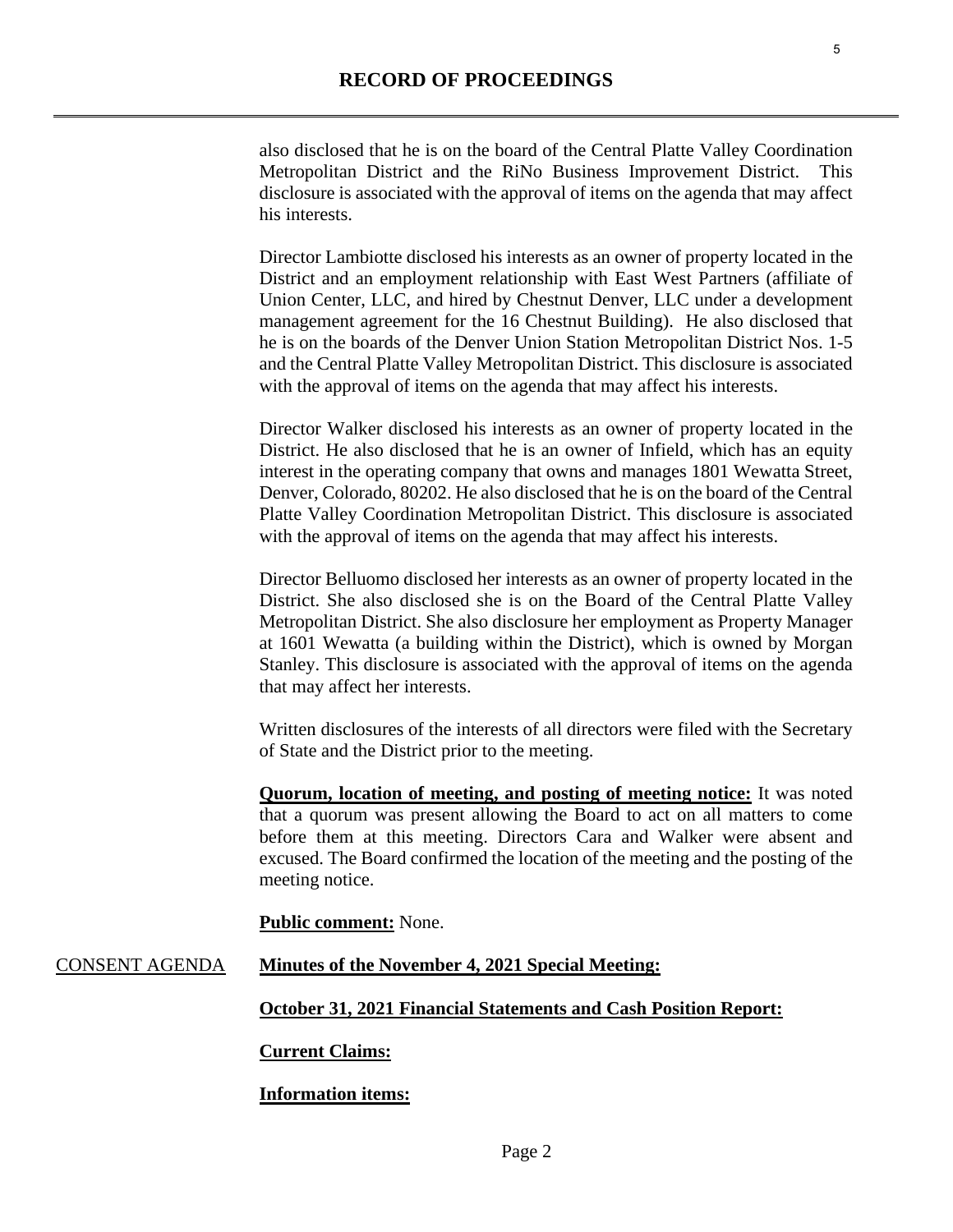## **Other:**

|                                                     | Following review, upon a motion duly made by Director Belluomo, seconded<br>by Director Fine and, upon vote, unanimously carried, the Board approved and<br>accepted the Consent Agenda items.                                           |
|-----------------------------------------------------|------------------------------------------------------------------------------------------------------------------------------------------------------------------------------------------------------------------------------------------|
| <b>FINANCIAL ITEMS</b>                              | <b>Other:</b> Ms. Sedgeley informed the Board that Denver County has released its<br>property valuations.                                                                                                                                |
| <b>ENGINEER'S</b><br>REPORT – A.J.<br><b>ZABBIA</b> | <b>Holiday lighting update:</b> Mr. Zabbia provided an update to the Board<br>regarding holiday lighting.                                                                                                                                |
|                                                     | <b>Millennium Bridge painting update:</b> Mr. Zabbia provided an update to the<br>Board regarding the Millennium Bridge painting.                                                                                                        |
|                                                     | <b>Other:</b> None.                                                                                                                                                                                                                      |
| <b>MANAGER ITEMS</b>                                | <b>Other:</b> None.                                                                                                                                                                                                                      |
| <b>DIRECTOR ITEMS</b>                               | <b>Other:</b> None.                                                                                                                                                                                                                      |
| <b>ATTORNEY ITEMS</b>                               | <b>Other:</b> None.                                                                                                                                                                                                                      |
| <b>OTHER BUSINESS</b>                               | <b>Other:</b> None.                                                                                                                                                                                                                      |
| <b>ADJOURNMENT</b>                                  | There being no further business to come before the Board at this time, upon a<br>motion duly made by Director Lambiotte, seconded by Director Fine and, upon<br>vote, unanimously carried, the Board adjourned the meeting at 10:01 a.m. |

Respectfully submitted,

Secretary for the Meeting

 $\overline{\phantom{a}}$  , which is a set of the set of the set of the set of the set of the set of the set of the set of the set of the set of the set of the set of the set of the set of the set of the set of the set of the set of th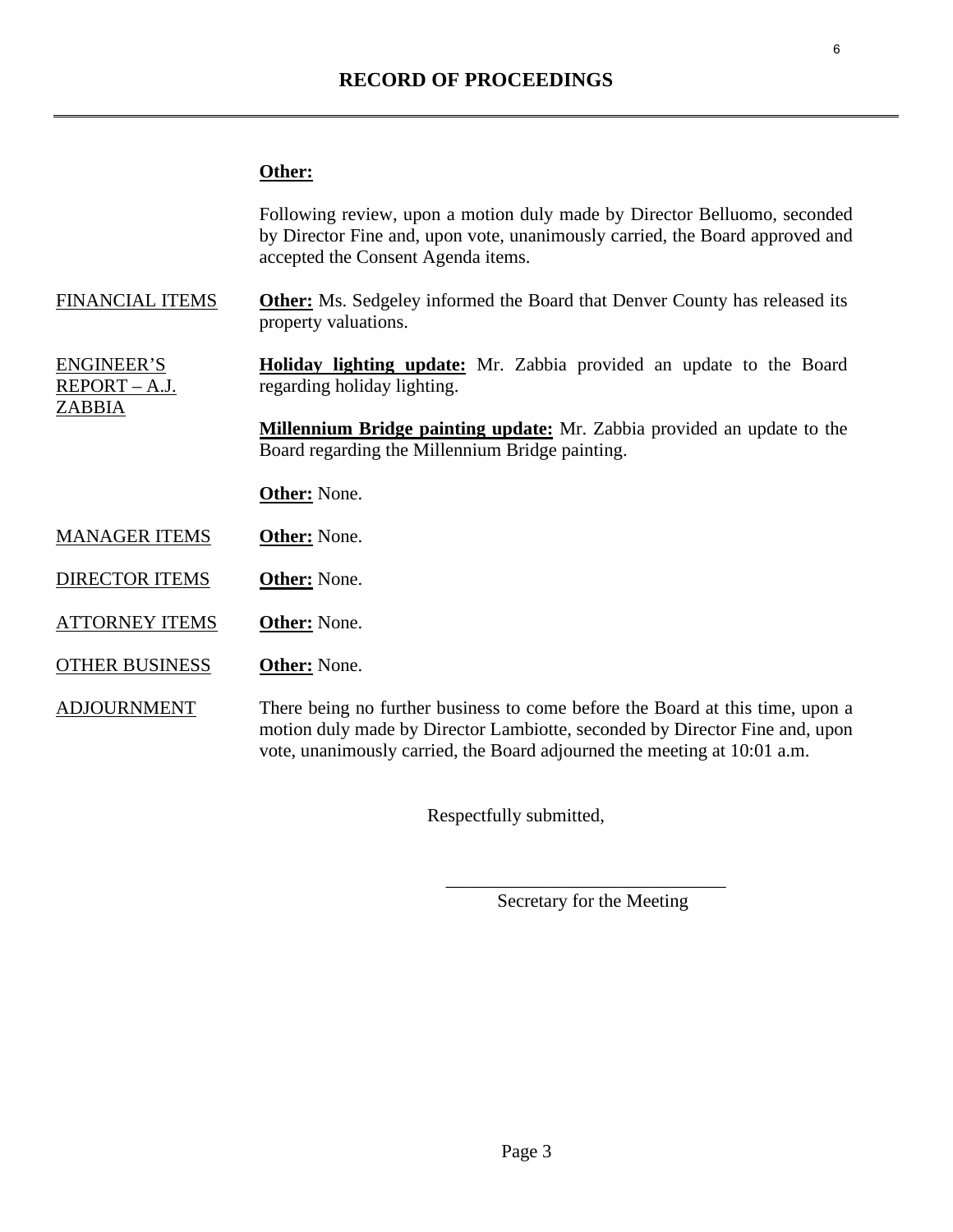#### 7

## **CENTRAL PLATTE VALLEY METROPOLITAN DISTRICT Schedule of Cash Deposits & Investments November 30, 2021 Updated as of January 06, 2022**

<span id="page-6-0"></span>

|                                                                                                                                                                                                                                       |                                | General<br>Fund                                                                  | Debt<br><b>Service Fund</b>              | Capital<br><b>Projects Fund</b> | <b>Total</b>                                                                     |
|---------------------------------------------------------------------------------------------------------------------------------------------------------------------------------------------------------------------------------------|--------------------------------|----------------------------------------------------------------------------------|------------------------------------------|---------------------------------|----------------------------------------------------------------------------------|
| <b>OPERATING CASH</b>                                                                                                                                                                                                                 |                                |                                                                                  |                                          |                                 |                                                                                  |
| <b>US Bank - Checking Account</b><br>Balance as of 11/30/21<br>Subsequent activities:                                                                                                                                                 | \$                             | 7,877.39                                                                         | $\mathbb{S}$                             | s                               | \$<br>7,877.39                                                                   |
| 12/07/21<br>Checks #5660-5662                                                                                                                                                                                                         |                                | (11, 257.31)                                                                     |                                          |                                 | (11, 257.31)                                                                     |
| 12/06/21<br>Transfer from CSAFE                                                                                                                                                                                                       |                                | 11,000.00                                                                        |                                          |                                 | 11,000.00                                                                        |
| 12/08/21<br>ADP - Payroll, Directors Fees                                                                                                                                                                                             |                                | (5,597.80)                                                                       |                                          |                                 | (5,597.80)                                                                       |
| Anticipated vouchers payable                                                                                                                                                                                                          |                                | (10,940.52)                                                                      | (6,000.00)                               |                                 | (16,940.52)                                                                      |
| Anticipated transfer from CSAFE                                                                                                                                                                                                       |                                | 11,000.00                                                                        | 6,000.00                                 |                                 | 17,000.00                                                                        |
|                                                                                                                                                                                                                                       | <b>Anticipated Balance</b>     | 2,081.76                                                                         | $\sim$                                   | $\sim$                          | 2,081.76                                                                         |
| <b>INVESTMENTS</b>                                                                                                                                                                                                                    |                                |                                                                                  |                                          |                                 |                                                                                  |
| <b>Colotrust Plus</b><br>Balance as of 11/30/21<br>Subsequent activities:                                                                                                                                                             |                                |                                                                                  |                                          | 364,012.43                      | 364,012.43                                                                       |
| 12/31/21 Interest income                                                                                                                                                                                                              |                                |                                                                                  |                                          | 14.78                           | 14.78                                                                            |
|                                                                                                                                                                                                                                       | Anticipated Balance            | ä,                                                                               |                                          | 364,027.21                      | 364,027.21                                                                       |
| <b>Colotrust Prime</b><br>Balance as of 11/30/21<br>Subsequent activities:<br>12/31/21 Interest income                                                                                                                                |                                | 23,687.18<br>0.32                                                                |                                          |                                 | 23,687.18<br>0.32                                                                |
|                                                                                                                                                                                                                                       | <b>Anticipated Balance</b>     | 23,687.50                                                                        |                                          |                                 | 23,687.50                                                                        |
| <b>CSAFE</b><br>Balance as of 11/30/21                                                                                                                                                                                                |                                | 3,185,747.79                                                                     | 6,528.21                                 | 524,156.93                      | 3,716,432.93                                                                     |
| Subsequent activities:<br>12/06/21<br>Transfer to CPVCMD<br>12/06/21<br>Transfer to checking<br>12/10/21<br>Property Tax Receipt<br>12/31/21<br>Interest income<br>Anticipated transfer to checking<br>Anticipated transfer to CPVCMD |                                | (165,000.00)<br>(11,000.00)<br>43,908.50<br>62.26<br>(11,000.00)<br>(150,000.00) | 1,545.45<br>0.13<br>(6,000.00)<br>$\sim$ | 10.24<br>ä,<br>÷                | (165,000.00)<br>(11,000.00)<br>45,453.95<br>72.63<br>(17,000.00)<br>(150,000.00) |
|                                                                                                                                                                                                                                       | Anticipated Balance            | 2,892,718.55                                                                     | 2,073.79                                 | 524,167.17                      | 3,418,959.51                                                                     |
| <b>First Western Trust Bank</b><br>Balance as of 11/30/21<br>Subsequent activities: none                                                                                                                                              |                                |                                                                                  |                                          | 1,057,609.61                    | 1,057,609.61                                                                     |
|                                                                                                                                                                                                                                       | <b>Anticipated Balance</b>     | $\sim$                                                                           |                                          | 1,057,609.61                    | 1,057,609.61                                                                     |
|                                                                                                                                                                                                                                       | <b>Anticipated Balances \$</b> | 2,918,487.81                                                                     | 2,073.79<br>S                            | 1,945,803.99<br>S               | \$<br>4,866,365.59                                                               |

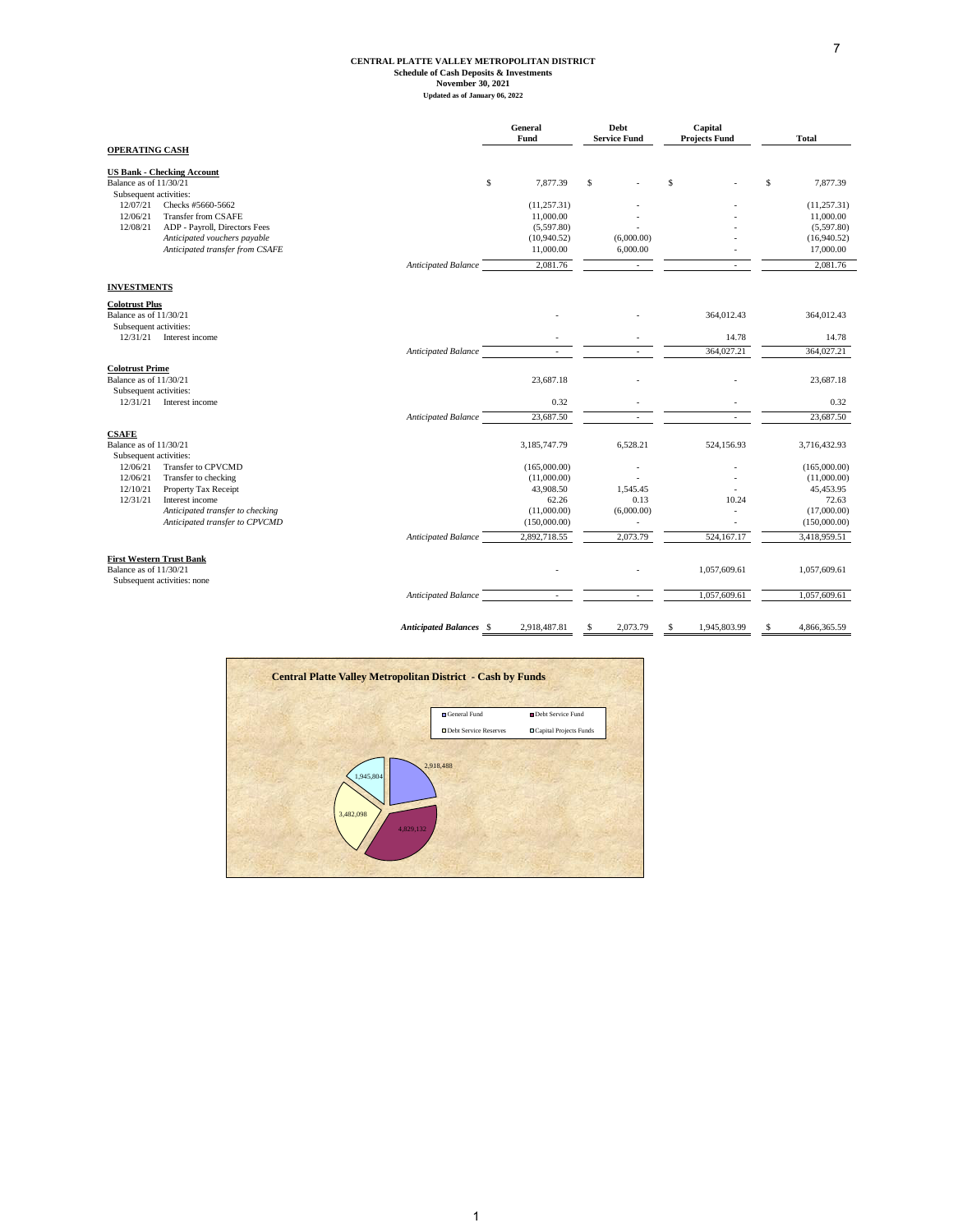#### **November 30, 2021 Schedule of Cash Deposits & Investments Updated as of January 06, 2022** (CONTINUED) **CENTRAL PLATTE VALLEY METROPOLITAN DISTRICT**

*Anticipated Balance* **8 1,636,576.10** 

*Anticipated Balance* 2,697,441.51

Anticipated Balance 429.90

*Anticipated Balance* 1,201.76

*Anticipated Balance* 1,845,522.21

*Anticipated Balance* 2,127,476.19

*Anticipated Balance* 474.78

#### **Investment Yields at 12/31/21**

CSAFE - Yield 0.02% Colotrust Plus- Yield 0.0478% Colotrust Prime - Yield 0.0179% First Western Trust Bank - CD's (\$200,000 original purchase) - Yield 0.15% First Western Trust Bank - CD's (\$500,000 original purchase) - Yield 0.10% First Western Trust Bank - CD's (\$300,000 original purchase) - Yield 0.20% UMB invested in CSAFE - Yield 0.02%

#### **FUNDS HELD BY UMB:**

**2013A Bonds**

## **2013A Reserve Fund 11/30/21 11/30/21 12:00 12:00 12:00 12:00 12:00 12:00 12:00 12:00 13:00 14:00 14:00 14:00 14:00 14:00 14:00 14:00 14:00 14:00 14:00 14:00 14:00 14:00 14:00 14:00 14:00 14:00 14:00 14:00 14:00 14:00 14:0**

Subsequent activities: 12/31/21 Interest Income 32.45

#### **2013A Revenue Fund**

Balance as of 11/30/21 2,697,388.11 Subsequent activities: 12/31/21 Interest Income 53.40

## **2013A Bond Interest Fund**

**Balance as of 11/30/21** 1,008,047.28 Subsequent activities:  $1201/21$  Interest payment (1,007,617.76)<br> $12/31/21$  Interest income (2.31 Interest Income 0.38

#### **2013A Bond Principal Fund**

Balance as of 11/30/21 1,266,201.29 Subsequent activities: 12/01/21 Principal payment (1,265,000.00) (1,265,000.00) (1,265,000.00) (1,265,000.00)

#### **2014 Bonds**

**2014 Reserve Fund**  Balance as of  $11/30/21$  1,845,485.68 Subsequent activities: 12/31/21 Interest Income 36.53

#### **2014 Revenue Fund**

Balance as of 11/30/21 2,127,434.06 Subsequent activities: 12/31/21 Interest Income 42.13

#### **2014 Bond Interest Fund**

**Balance as of 11/30/21** 473,281.60 Subsequent activities: 12/01/21 Interest payment (472,807.00)<br>
12/31/21 Interest Income 0.18 0.18

#### **2014 Bond Principal Fund**

**Balance as of 11/30/21** 480,033.79

## Subsequent activities: 12/01/21 Principal payment (480,000.00) 12/31/21 Interest Income 0.18 *Anticipated Balance* 33.97 Anticipated total funds held by UMB  $$ 8,309,156.42$



| <b>US Bank Checking</b> | S | 2.082      | 0.02%  |
|-------------------------|---|------------|--------|
| Colotrust Plus          |   | 364,027    | 2.76%  |
| Colotrust Prime         |   | 23.688     | 0.18%  |
| <b>CSAFE</b>            |   | 3.418.960  | 25.95% |
| <b>FWTB</b>             |   | 1.057.610  | 8.03%  |
| <b>UMB</b> (CSAFE)      |   | 8,309,156  | 63.07% |
|                         |   | 13.175.522 |        |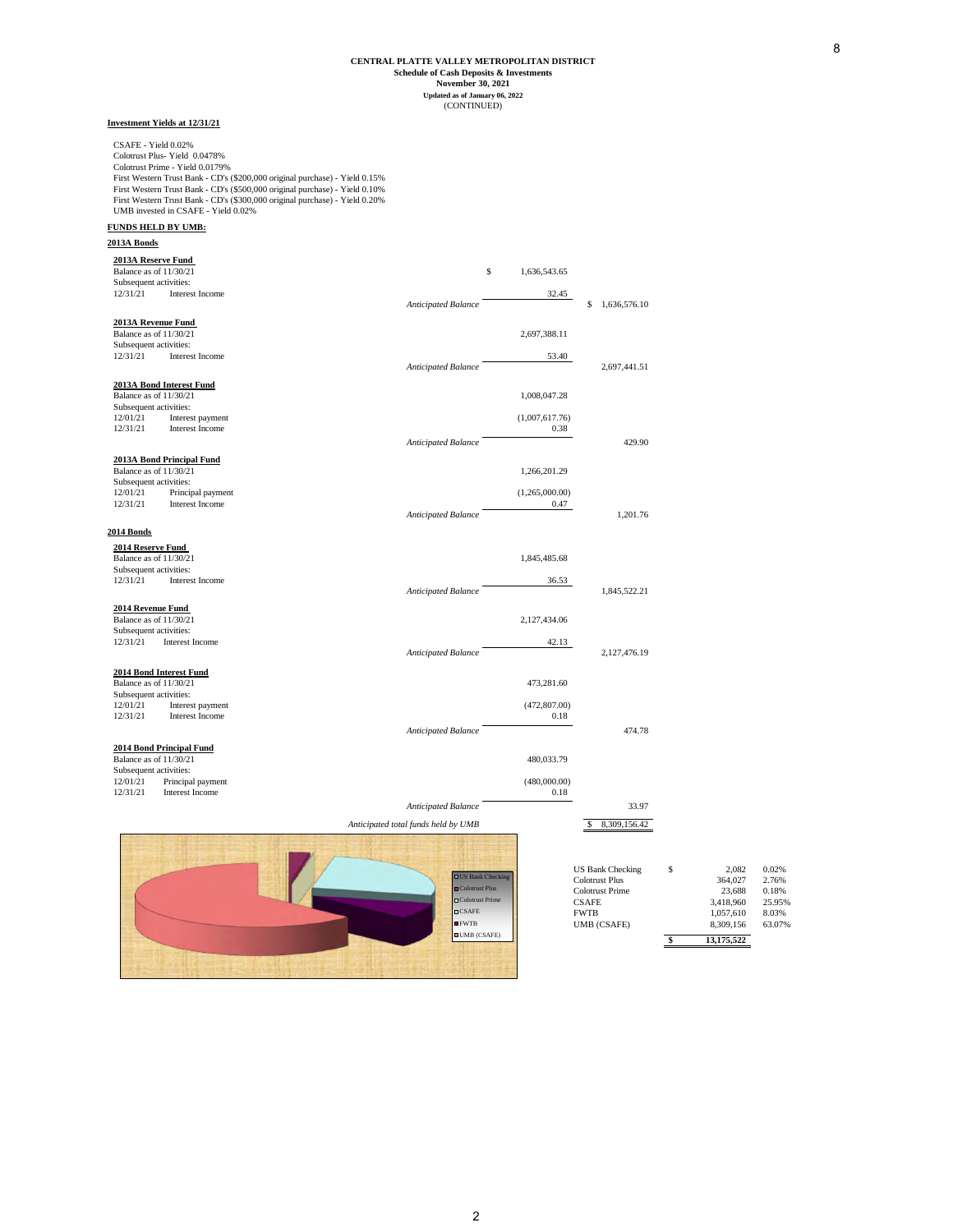<span id="page-8-0"></span>

| <b>Central Platte Valley Metro District</b><br><b>Cash Requirement Report - Detailed</b><br><b>All Dates</b> |                                                                                            |                                          |                      |                                     |           |  |  |
|--------------------------------------------------------------------------------------------------------------|--------------------------------------------------------------------------------------------|------------------------------------------|----------------------|-------------------------------------|-----------|--|--|
|                                                                                                              |                                                                                            | <b>Gross</b>                             | <b>Discount</b>      | <b>Net</b>                          | Cash      |  |  |
| <b>GL Account</b>                                                                                            | <b>Description</b>                                                                         | <b>Open Amount</b>                       | Available            | <b>Open Amount</b>                  | Required  |  |  |
| 68WEST                                                                                                       | 68 West Engineering                                                                        |                                          |                      |                                     |           |  |  |
| Reference:<br>GL AP account:<br>107584                                                                       | 682427<br>102500<br>Engineering - 68 West Engineering                                      | Date:<br>Due date:<br>446.46             | 12/21/21<br>12/21/21 | Discount exp date:<br>Payment term: |           |  |  |
|                                                                                                              | Totals                                                                                     | 446.46                                   | 0.00                 | 446.46                              | 446.46    |  |  |
|                                                                                                              | <b>Totals for 68 West Engineering</b>                                                      | 446.46                                   | 0.00                 | 446.46                              | 446.46    |  |  |
| <b>CLA</b>                                                                                                   | <b>CliftonLarsonAllen LLP</b>                                                              |                                          |                      |                                     |           |  |  |
| Reference:<br>GL AP account:<br>107000                                                                       | 3092337<br>102500<br>Accounting - CliftonLarsonAllen LLP                                   | Date:<br>Due date:<br>3,487.86           | 11/30/21<br>11/30/21 | Discount exp date:<br>Payment term: |           |  |  |
|                                                                                                              | Totals                                                                                     | 3,487.86                                 | 0.00                 | 3,487.86                            | 3,487.86  |  |  |
| Reference:<br>GL AP account:<br>107440                                                                       | 3093590<br>102500<br>District management - CliftonLarsonAllen LLP                          | Date:<br>Due date:<br>4,531.20           | 11/30/21<br>11/30/21 | Discount exp date:<br>Payment term: |           |  |  |
|                                                                                                              | Totals                                                                                     | 4,531.20                                 | 0.00                 | 4,531.20                            | 4,531.20  |  |  |
|                                                                                                              | <b>Totals for CliftonLarsonAllen LLP</b>                                                   | 8,019.06                                 | 0.00                 | 8,019.06                            | 8,019.06  |  |  |
| MА                                                                                                           | Miller and Associates, LLC                                                                 |                                          |                      |                                     |           |  |  |
| Reference:<br>GL AP account:<br>107460                                                                       | <b>NOV21</b><br>102500<br>Legal services - Miller and Associates, LLC                      | Date:<br>Due date:<br>2,475.00           | 11/30/21<br>11/30/21 | Discount exp date:<br>Payment term: |           |  |  |
|                                                                                                              | Totals                                                                                     | 2,475.00                                 | 0.00                 | 2,475.00                            | 2,475.00  |  |  |
|                                                                                                              | <b>Totals for Miller and Associates, LLC</b>                                               | 2,475.00                                 | 0.00                 | 2,475.00                            | 2,475.00  |  |  |
| <b>UMB</b>                                                                                                   | UMB Bank, N.A.                                                                             |                                          |                      |                                     |           |  |  |
| Reference:<br>GL AP account:<br>207591<br>201256                                                             | 892701<br>202500<br>Paying agent fees - UMB Bank, N.A.<br>Prepaid expense - UMB Bank, N.A. | Date:<br>Due date:<br>750.00<br>2,250.00 | 10/08/21<br>10/08/21 | Discount exp date:<br>Payment term: |           |  |  |
|                                                                                                              | Totals                                                                                     | 3,000.00                                 | 0.00                 | 3,000.00                            | 3,000.00  |  |  |
| Reference:<br>GL AP account:<br>207591                                                                       | 892700<br>202500<br>Paying agent fees - UMB Bank, N.A.                                     | Date:<br>Due date:<br>750.00             | 10/08/21<br>10/08/21 | Discount exp date:<br>Payment term: |           |  |  |
| 201256                                                                                                       | Prepaid expense - UMB Bank, N.A.<br>Totals                                                 | 2,250.00<br>3,000.00                     | 0.00                 | 3,000.00                            | 3,000.00  |  |  |
|                                                                                                              | Totals for UMB Bank, N.A.                                                                  | 6,000.00                                 | 0.00                 | 6,000.00                            | 6,000.00  |  |  |
|                                                                                                              | <b>Company Totals</b>                                                                      |                                          | 0.00                 |                                     | 16,940.52 |  |  |
|                                                                                                              |                                                                                            | 16,940.52                                |                      | 16,940.52                           |           |  |  |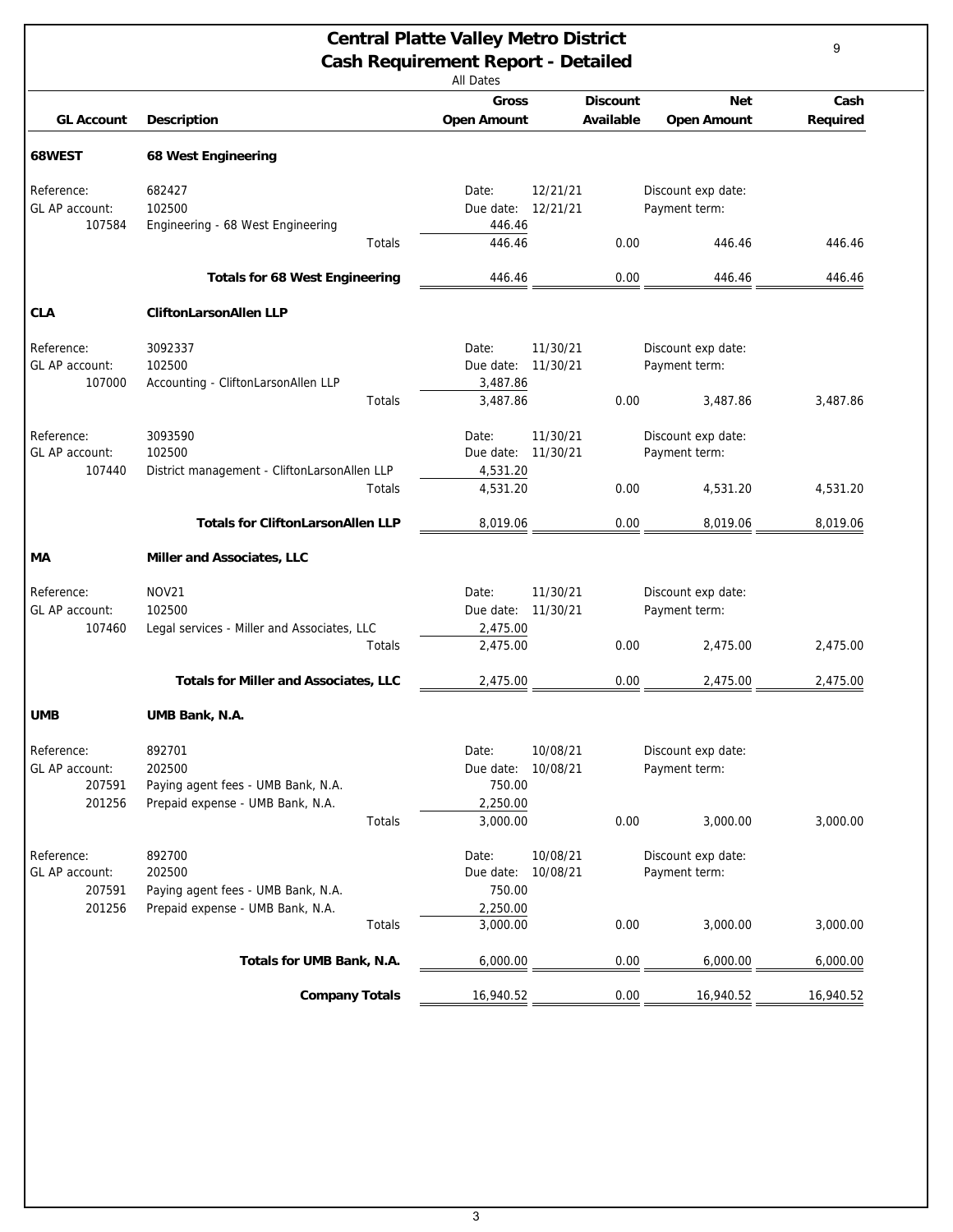#### **CENTRAL PLATTE VALLEY METROPOLITAN DISTRICT Property Tax Reconciliation Schedule**

**2021**

|           | <b>Current Year</b> |              |  |                          |    |               |    |                 |   |                    |                               |                    | <b>Prior Year</b> |                 |                       |         |  |              |                |                       |         |
|-----------|---------------------|--------------|--|--------------------------|----|---------------|----|-----------------|---|--------------------|-------------------------------|--------------------|-------------------|-----------------|-----------------------|---------|--|--------------|----------------|-----------------------|---------|
|           |                     |              |  | <b>Net Delinguent</b>    |    | Specific      |    |                 |   |                    |                               | Prop tax (due to)  |                   | <b>Net</b>      | % of Total Property   |         |  | <b>Total</b> |                | % of Total Property   |         |
|           |                     | Property     |  | <b>Taxes, Rebates</b>    |    | Ownership     |    |                 |   | <b>Treasurer's</b> | <b>TIF Taxes</b>              | paid to County for |                   | Amount          | <b>Taxes Received</b> |         |  | Cash         |                | <b>Taxes Received</b> |         |
|           |                     | <b>Taxes</b> |  | and Abatements           |    | Taxes         |    | <b>Interest</b> |   | Fees               |                               | pymt of rebates    |                   | Received        | Monthly               | Y-T-D   |  | Received     | <b>Monthly</b> |                       | $Y-T-D$ |
|           |                     |              |  |                          |    |               |    |                 |   |                    |                               | (7,276.18)         |                   |                 |                       |         |  |              |                |                       |         |
| January   |                     | 6.182.81 \$  |  | $\sim$                   |    | 35, 151.39 \$ |    | $\sim$          |   | $(61.83)$ \$       | 8.188.63 \$                   | 7.276.18 \$        |                   | 42.184.82       | 0.24%                 | 0.24%   |  | \$117,037.13 |                | 3.02%                 | 3.02%   |
| February  |                     | 923,686.18   |  | (2,485.04)               |    | 35,357.02     |    | (273.35)        |   | (9,209.26)         | 2,156,320.23                  | (661, 568.83)      |                   | 3,764,964.61    | 35.27%                | 35.50%  |  | 3,980,759.44 |                | 42.75%                | 45.77%  |
| March     |                     | 258,756.90   |  | 1,155.19                 |    | 37,574.33     |    | (212.59)        |   | (2,577.41)         | 585,858.66                    | 661,568.83         |                   | 218,986.25      | 9.95%                 | 45.45%  |  | 200,997.05   |                | 3.49%                 | 49.26%  |
| April     |                     | 533,600.94   |  | (182.79)                 |    | 40,028.81     |    | (2,633.81)      |   | (2,535.41)         | 259,144.48                    | (2,402,782.76)     |                   | 3,230,204.98    | 20.42%                | 65.87%  |  | 192,649.12   |                | 8.73%                 | 57.99%  |
| May       |                     | 68,465.63    |  | (2,359.68)               |    | 34,556.11     |    | (126.07)        |   | (659.77)           | 53,586.95                     | 9,988.79           |                   | 143,474.38      | 2.53%                 | 68.40%  |  | 268,593.30   |                | 8.70%                 | 66.69%  |
| June      |                     | 991,755.16   |  | (2,739.82)               |    | 35,581.15     |    | 886.81          |   | (12,714.67)        | 2.546.431.47                  | 785.794.91         |                   | 2,773,405.19    | 37.86%                | 106.27% |  | 3,448,222.84 |                | 32.26%                | 98.95%  |
| July      |                     | 13,362.85    |  |                          |    | 41,560.43     |    | (271.83)        |   | (35.36)            | 311.13                        | 1,606,999.06       |                   | 45,300.36       | 0.51%                 | 106.78% |  | 57,002.65    |                | 0.23%                 | 99.18%  |
| August    |                     | 16,915.07    |  | 565.76                   |    | 47,900.46     |    | 136.98          |   | (176.21)           | 70,404.95                     |                    |                   | 135.747.01      | 0.67%                 | 107.45% |  | 48,258.57    |                | 0.09%                 | 99.27%  |
| September |                     | 185.99       |  | $\overline{\phantom{a}}$ |    | 38,402.24     |    | (2.99)          |   | (2.26)             | 252.48                        |                    |                   | 38,835.46       | 0.01%                 | 107.45% |  | 43,103.16    |                | 0.03%                 | 99.30%  |
| October   |                     | 1,763.33     |  | 7,153.95                 |    | 39,354.16     |    | 52.65           |   | (18.16)            | 706.19                        |                    |                   | 49.012.12       | 0.34%                 | 107.80% |  | 45,385.63    |                | 0.08%                 | 99.38%  |
| November  |                     | 1,438.61     |  | 19.92                    |    | 43,862.66     |    | 52.98           |   | (15.10)            | 94.88                         |                    |                   | 45,453.95       | 0.06%                 | 107.85% |  | 41,234.96    |                | $0.00\%$              | 99.38%  |
| December  |                     |              |  |                          |    |               |    |                 |   |                    |                               |                    |                   |                 | 0.00%                 | 107.85% |  | 30,524.25    |                | 0.01%                 | 99.39%  |
|           |                     | 2,816,113.47 |  | .127.49                  | .১ | 429,328.76    | ৾ঌ | (2,391.22)      | ক |                    | $(28,005.44)$ \$ 5,681,300.05 | 0.00               |                   | \$10,487,569.13 | 107.85%               | 107.85% |  | 8,473,768.10 |                | 99.39%                | 99.39%  |
|           |                     |              |  |                          |    |               |    |                 |   |                    |                               |                    |                   |                 |                       |         |  |              |                |                       |         |

|                                 | <b>Taxes</b>          |                | <b>Property Tax</b>     | % Collected to |                                                      |                                          |          |
|---------------------------------|-----------------------|----------------|-------------------------|----------------|------------------------------------------------------|------------------------------------------|----------|
| <b>Property Tax</b>             | Levied                | % of Levied    | <b>Collected</b>        | Amt. Levied    | <b>Net Property Taxes</b>                            | Tax rebates due to Denver County         |          |
| <b>GENERAL FUND</b>             | 754,572               | 40.00%         | 839,576.31              | 111.27%        | <b>GENERAL FUND \$</b><br>839,576.31                 | As of 1/1/2021 \$                        | 7,276.18 |
| <b>DEBT SERVICE</b>             | 1,131,859             | 60.00%         | 1,259,365.59            | 111.27%        | <b>DEBT SERVICE</b><br>1,977,664.65                  | Amounts withheld in 2021<br>3,064,351.59 |          |
| <b>DEBT SERVICE (debt only)</b> | 725,727               | 100.00%        | 718,299.06              | 98.98%         | 2,817,240.96                                         | Amounts paid in 2021<br>(3,071,627.77)   |          |
|                                 | 2,612,158             |                | \$2,817,240.96          | 107.85%        |                                                      | Total due as of 12/31/2021 \$            |          |
| <b>Specific Ownership Tax</b>   |                       |                |                         |                | 2021<br>94,321,548<br><b>AV - Operating District</b> |                                          |          |
| <b>GENERAL FUND</b>             | 420,560               | 100.00% \$     | 429,328.76              | 102.09%        | <b>TIF Increment</b><br>292,879,802                  |                                          |          |
|                                 | 420,560               | 100.00%        | \$429,328.76            | 102.09%        | 387,201,350                                          |                                          |          |
| <b>Treasurer's Fees</b>         |                       |                |                         |                |                                                      |                                          |          |
| <b>GENERAL FUND</b>             | 7,550                 | 40.00% \$      | 8,328.46                | 110.31%        | 8.000<br><b>Operations Mill Levy</b>                 |                                          |          |
| <b>DEBT SERVICE</b>             | 11,148                | 60.00%         | 12,492.71               | 112.06%        | <b>DS Mill Levy</b><br>12.000                        |                                          |          |
| <b>DEBT SERVICE (debt only)</b> | 7,432                 | 100.00%        | 7,184.27                | 96.67%         | 20.000                                               |                                          |          |
|                                 | 26,130                |                | 28,005.44               | 107.18%        |                                                      |                                          |          |
|                                 |                       |                |                         |                | AV - Excluded Area<br>90,715,900                     |                                          |          |
|                                 |                       |                | <b>TIF Tax</b>          | % Collected to | <b>DS Mill Levy</b><br>8.000                         |                                          |          |
| TIF Tax                         | <b>Taxes Budgeted</b> | % of Budgeted  | Collected               | Amt. Budgeted  |                                                      |                                          |          |
| <b>GENERAL FUND</b>             | 2,319,608             | 40.00%<br>- \$ | 2,272,520.02            | 97.97%         |                                                      |                                          |          |
| <b>DEBT SERVICE</b>             | 3,479,412             | 60.00%         | 3,408,780.03            | 97.97%         |                                                      |                                          |          |
|                                 | 5,799,020             |                | 100.00% \$ 5,681,300.05 | 97.97%         |                                                      |                                          |          |

| <b>Net Property Taxes</b><br><b>GENERAL FUND \$</b><br><b>DEBT SERVICE</b> | \$. | 839,576.31<br>1.977.664.65<br>2,817,240.96 |
|----------------------------------------------------------------------------|-----|--------------------------------------------|
| 2021                                                                       |     |                                            |
| <b>AV - Operating District</b>                                             | \$  | 94,321,548                                 |
| <b>TIF Increment</b>                                                       |     | 292.879.802                                |
|                                                                            | \$. | 387,201,350                                |
| <b>Operations Mill Levy</b>                                                |     | 8.000                                      |
| DS Mill Levy                                                               |     | 12.000                                     |
|                                                                            |     | 20.000                                     |
| AV - Excluded Area                                                         | \$  | 90,715,900                                 |

#### $Tax$  rebates due to Denver County

| As of 1/1/2021 \$          |     | 7.276.18       |
|----------------------------|-----|----------------|
| Amounts withheld in 2021   |     | 3.064.351.59   |
| Amounts paid in 2021       |     | (3,071,627.77) |
| Total due as of 12/31/2021 | . ጽ |                |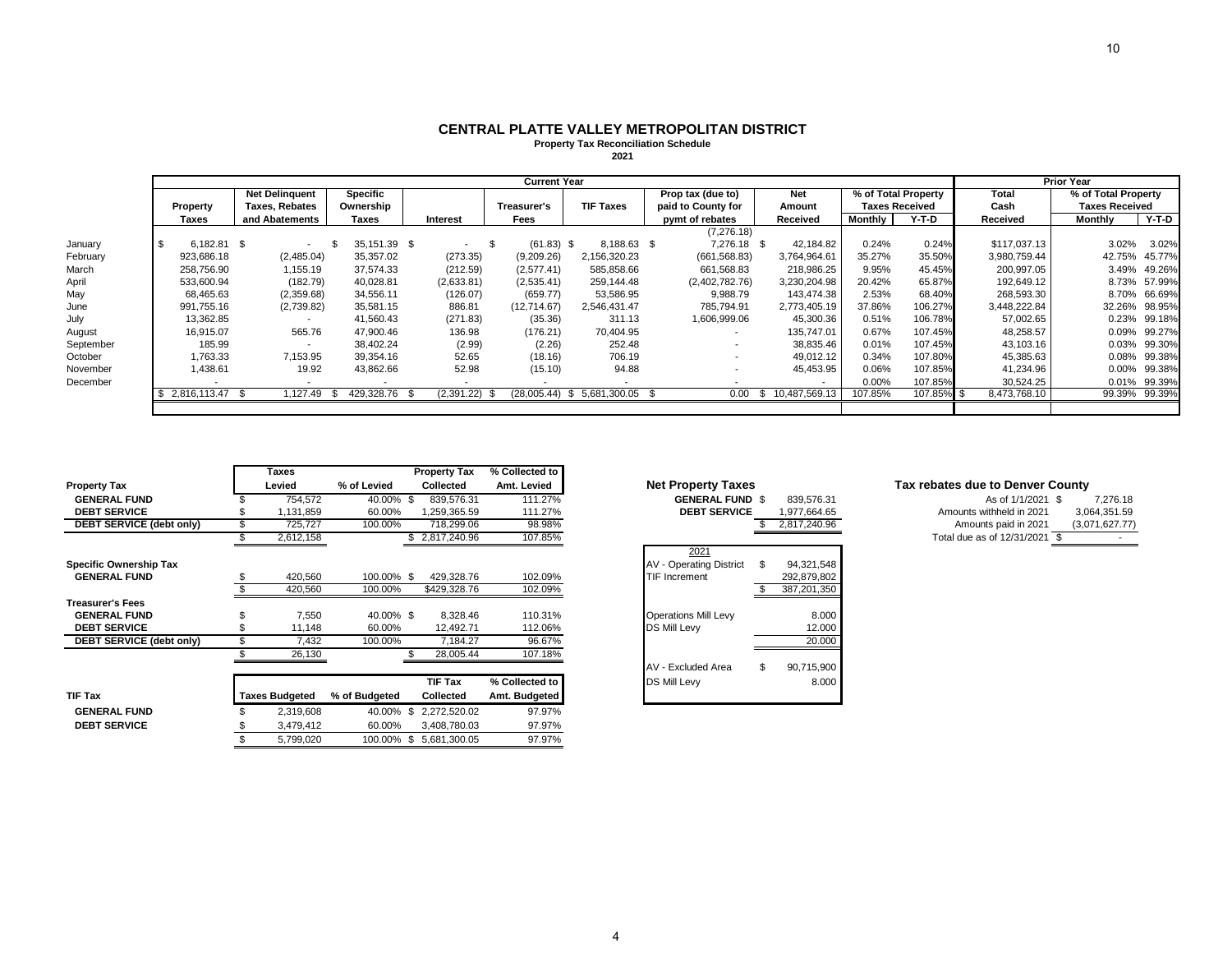## <span id="page-10-0"></span>**Alles, Rachel**

| From:               | Jones, Anna                                                                                  |
|---------------------|----------------------------------------------------------------------------------------------|
| Sent:               | Wednesday, December 15, 2021 10:35 AM                                                        |
| To:                 | Alles, Rachel                                                                                |
| Cc:                 | Sedgeley, Debra; Hackelman, Jenny                                                            |
| Subject:            | FW: [External] Central Platte Valley MD Bond Refinancing Memo                                |
| <b>Attachments:</b> | Stifel_Central Platte Valley Met District Refunding Analysis and Market Update Memo_December |
|                     | 2021.pdf; Stifel Market Update - December 13, 2021 vFINAL.pdf                                |

Hi Rachel – Per Deb's response, let's include this in the Jan packet under financial matters. On the CPV agenda. Thx!



**Anna Jones** Public manager State and Local Government CLA (CliftonLarsonAllen LLP)

**Direct 303‐793‐1478** anna.jones@CLAconnect.com

CLA is an independent member of Nexia International. See member firm disclaimer for details.

## **From:** Matlosz, Alan <matlosza@stifel.com> **Sent:** Wednesday, December 15, 2021 8:40 AM **To:** Jones, Anna <Anna.Jones@claconnect.com>; Sedgeley, Debra <Debra.Sedgeley@claconnect.com> **Cc:** Mast, Stacey (PF‐Denver) <masts@stifel.com> **Subject:** [External] Central Platte Valley MD Bond Refinancing Memo

Some people who received this message don't often get email from matlosza@stifel.com. Learn why this is important

Think Security – This email originated from an external source. Be cautious with any links or attachments.

### Anna and Debbie

As we look forward to 2022, Stifel has identified a refinancing opportunity for the Central Platte Valley Metropolitan District. Attached is a memo describing refinancing options which show savings of over \$13 million for District taxpayers. The District could consider this taxable refinancing now or look at a tax‐exempt refinancing later in 2023 when the current bonds are callable.

Also attached is our Weekly Market Update which includes a case study of the Stonegate Village Metropolitan District Taxable Water and Wastewater Refunding Bonds that we priced last week.

I look forward to discussing this refinancing and others as we explore all options for District taxpayers to save money.

### **ALAN MATLOSZ**

**MANAGING DIRECTOR | STIFEL PUBLIC FINANCE 1401 Lawrence Street, Suite 900 Denver, CO 80202 TEL: 303‐291‐5333 | WORK CELL 720‐766‐8248 matlosza@stifel.com**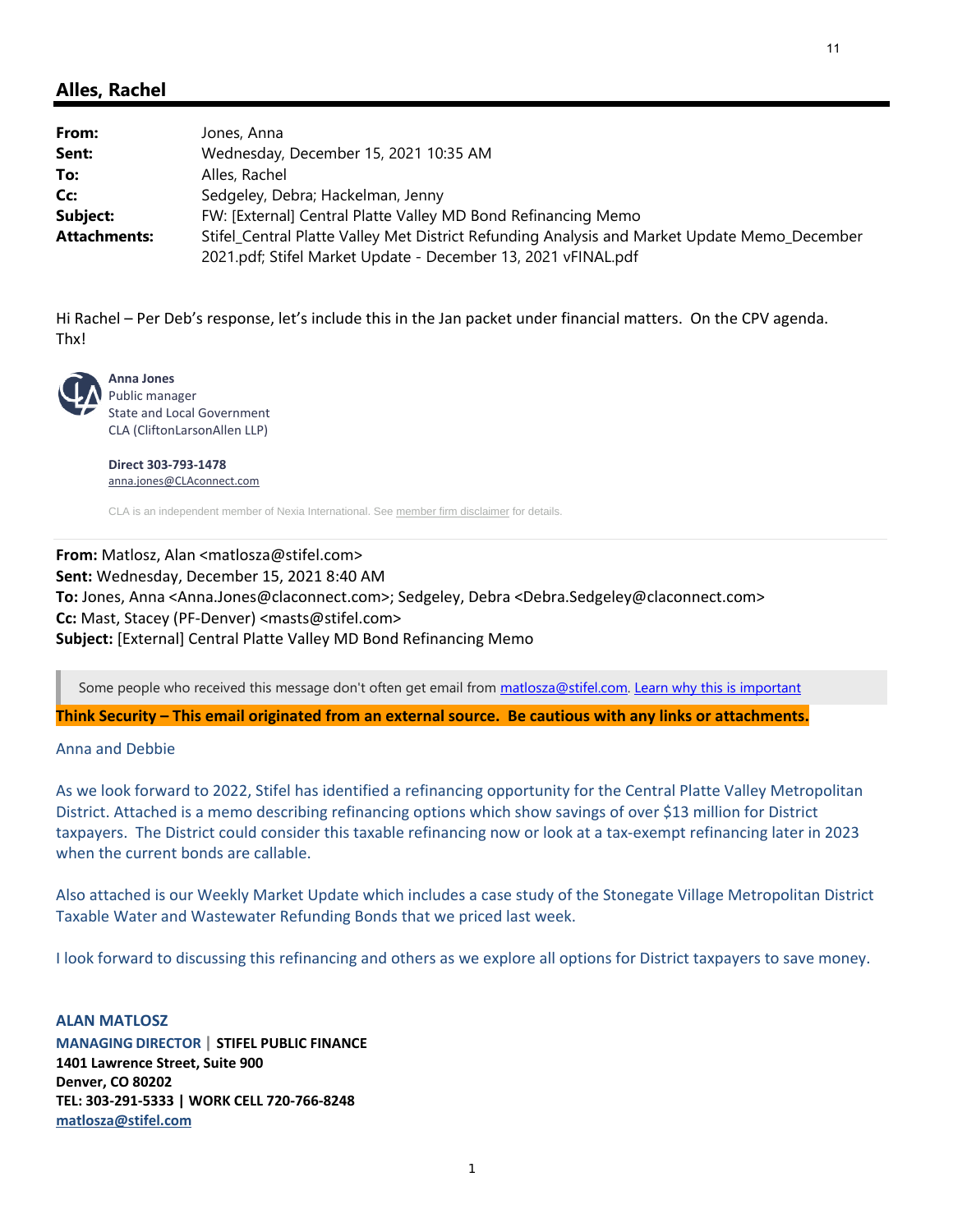| <b>STIFEI</b> |                                                              |             |
|---------------|--------------------------------------------------------------|-------------|
| To:           | Central Platte Valley Metropolitan District (the "District") |             |
| CC:           | CliftonLarsonAllen LLP, as District Manager                  |             |
| From:         | Stifel                                                       | <b>MEMO</b> |
| Date:         | December 15, 2021                                            |             |
| Subject:      | Refunding Analysis of the District's Bonds                   |             |

As interest rates remain near record lows set earlier this year, Stifel wanted to provide the District with an updated refunding analysis of its outstanding its General Obligation Refunding Bonds, Series 2013A (the "2013A Bonds") and its General Obligation Refunding Bonds, Series 2014 (the "2014 Bonds"), which currently produce gross savings of \$8.7 million and \$4.0 million, respectively.

- **A refunding of the Series 2013A Bonds achieves over \$8.8 million in gross savings and average annual savings of over \$522,156 through December 1, 2038**
- **A refunding of the Series 2014 Bonds achieves over \$4.4 million in gross savings and average annual savings of over \$202,579 through December 1, 2043**

Furthermore, Stifel would like to emphasize the following market trends as we finish out 2021:

- Investor demand remains elevated throughout 2021. Municipal bond funds have seen record inflows year-to-date since record-keeping began in 1992, most recently evidenced by 40 straight weeks of net inflows.
- Rates are holding steady near record lows, with the 30-year AAA MMD yield 21 basis points above the all-time record low, and 9 basis points above its level from the beginning of the year.

## **Series 2013A Bonds and Series 2014 Bonds Refunding Analysis<sup>1</sup>**

The 2013A Bonds and the 2014 Bonds are both callable on a tax-exempt basis December 1, 2023, and can be advance refunded on a taxable basis on any date. For the below analysis and similar to our prior analyses, Stifel has assumed level savings refunding structure, that the District refunds all outstanding 2013A Bonds and 2014 Bonds, contributes the prior debt service reserve funds and does not fund a new one due to the continued strength of the credit. Stifel has also assumed that the District issues the refunding bonds with a municipal bond insurance policy to help achieve a lower overall borrowing cost for the District.

- Under current market conditions, a refunding of the Series 2013A Bonds produces net present value savings of \$7.2 million (19.24% of refunded par).
	- o Compared with the prior analysis from September 2021, net present value savings have improved by \$60,378.
	- Under current market conditions, a refunding of the Series 2014 Bonds produces net present value savings of \$3.3 million (17.24% of refunded par).
		- o Compared with the prior analysis from September 2021, net present value savings have improved by \$313,617.

| <b>Refunding Statistics</b>           | 2013A Bonds  | <b>2014 Bonds</b> |
|---------------------------------------|--------------|-------------------|
| Par Amount of Refunded Bonds          | \$37,820,000 | \$19,625,000      |
| Par Amount of Refunding Bonds         | \$40,475,000 | \$20,400,000      |
| Net Interest Cost                     | 2.42%        | 2.76%             |
| <b>Gross Savings</b>                  | \$8,750,705  | \$4,456,737       |
| <b>Annual Savings</b>                 | \$514,747    | \$202,579         |
| <b>Net Present Value Savings (\$)</b> | \$7,215,258  | \$3,382,837       |
| <b>Net Present Value Savings (%)</b>  | 19.08%       | 17.24%            |

## **Market Update<sup>2</sup>**

 $\overline{a}$ 

Data last week revealed inflation accelerated at the fastest annual pace in nearly 40 years with the headline nearing 7% and the core nearing 5%. The increase reflects widespread price increases across nearly every sector of the economy with doubledigit gains in everything from animal feed and pork, to energy and lumber, to asphalt and paint.

<sup>&</sup>lt;sup>1</sup>Notes: 1. Preliminary and subject to change. 2. The use of the 'BBB' underlying rating on the 2013 Bonds and the 'BB+' underlying rating on the 2014 Bonds is consistent with the rating of the outstanding prior bonds. An insured rating of 'AA' was assumed in the analysis. 3. Interest rate assumptions are based on current market conditions and similar credits. 4. The District's actual results may differ; Stifel makes no commitment to underwrite at these levels. 5. Costs of issuance are estimates for discussion purposes. 6. Analysis was performed with no changes to the term or the structure of the debt service from the currently outstanding issue.

<sup>2</sup> Stifel Economic Commentary, Lindsey Piegza, Ph.D., Chief Economist.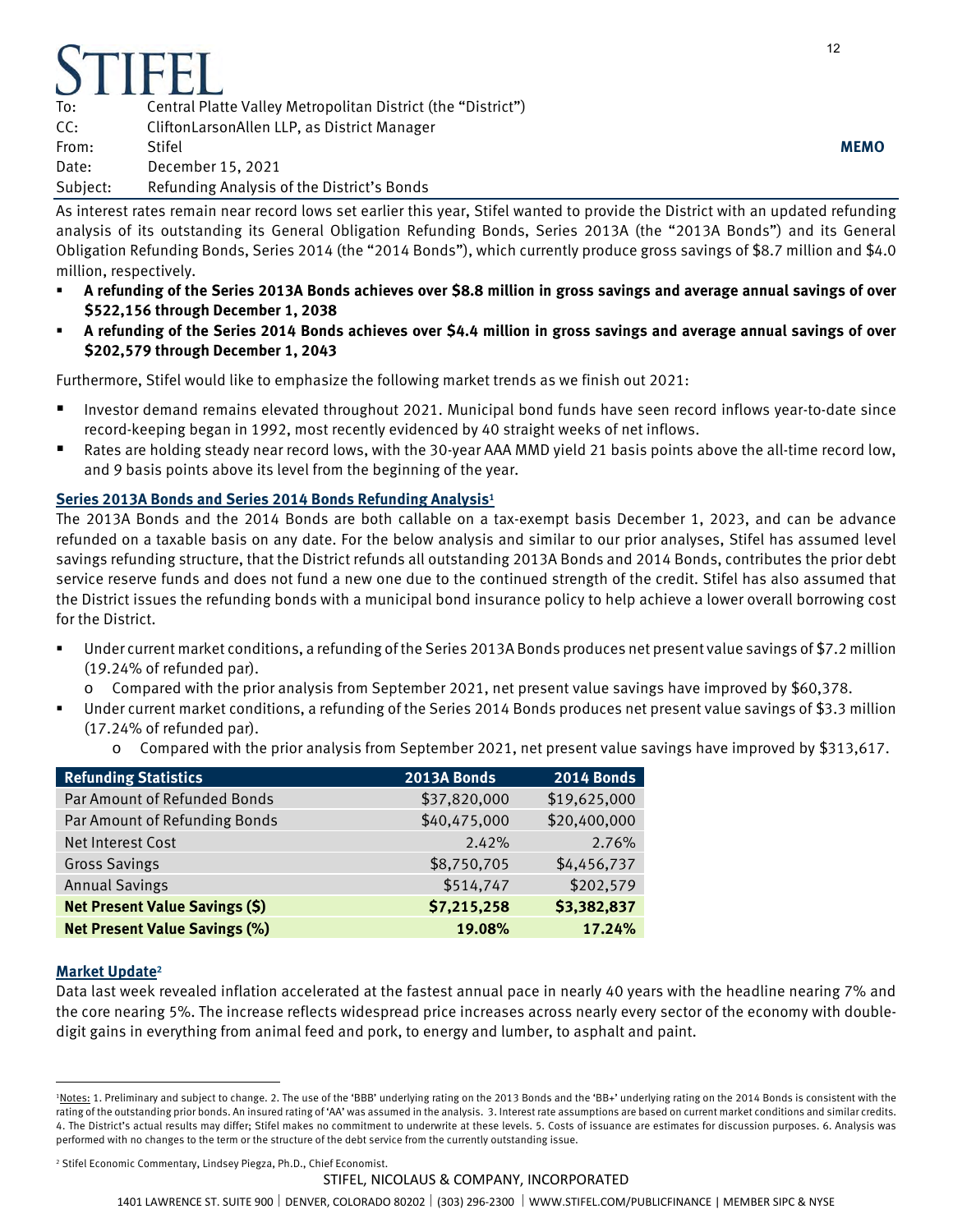# TIFFI.

This week the Federal Reserve's announcement is expected to offer insight as to the directional lean for its policy going forward. As of September, officials were divided with half of the Committee anticipating a 2022 launch and half 2023. Its anticipated that some of the hawkish members will pull forward their expectations, forecasting multiple highs next year, more in line with market expectations. According to CME's FedWatch tool, the market is anticipating the first rate hike in May with a 57% probability followed by up to two more hikes by the end of 2022. Stifel certainly agrees the timeline for rate hikes has been accelerated; however, the number of hikes will very much depend on the upward momentum of inflation against the uncertainty and weakness of the recovery.

If you have any questions about any of the information presented, please feel free to reach out to us. We welcome the opportunity to further discuss the above information in more detail at your earliest convenience.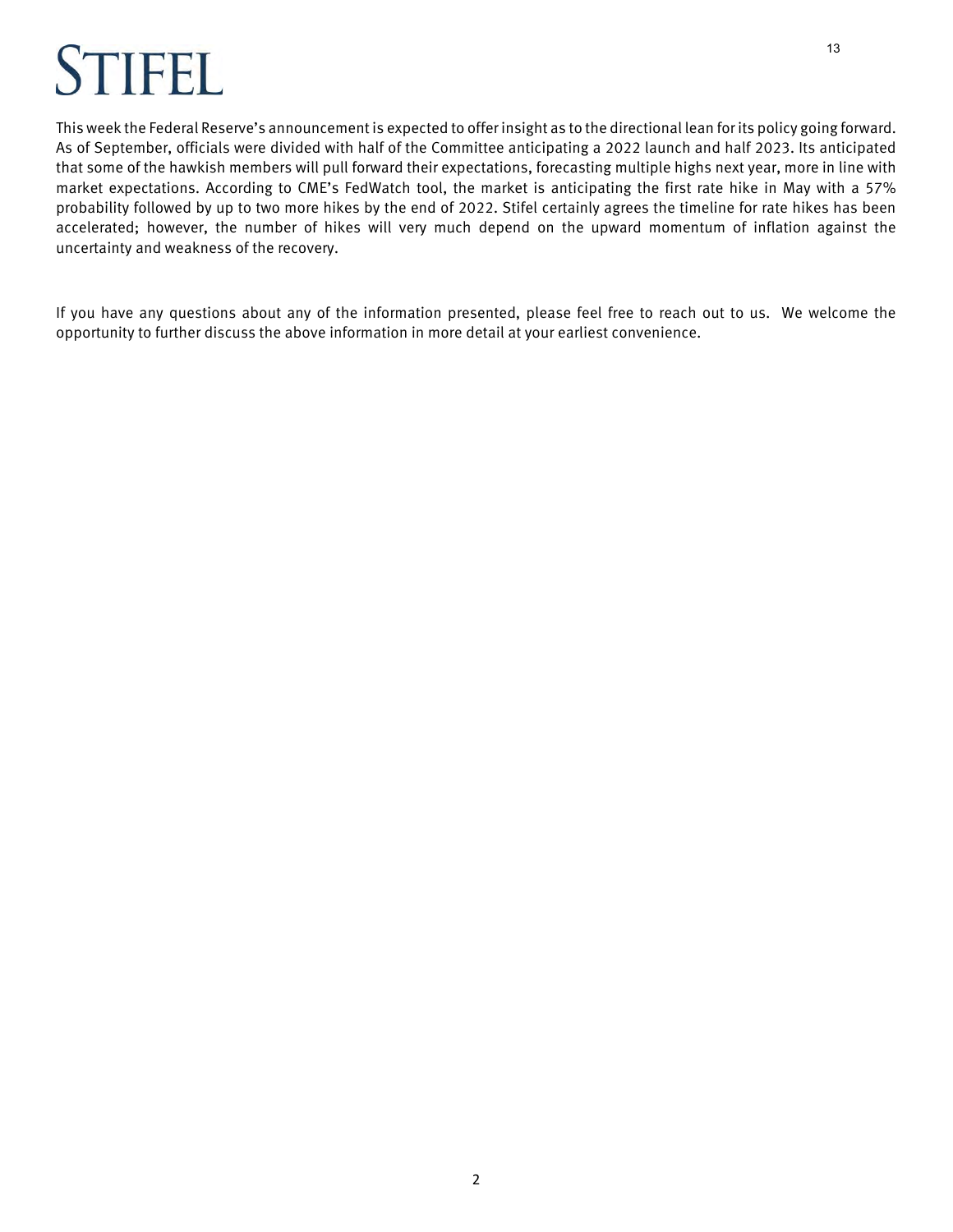# STIFEL

## General Information Disclosure

Stifel, Nicolaus & Company, Incorporated ("Stifel") has prepared the attached materials. Such material consists of factual or general information (as defined in the SEC's Municipal Advisor Rule). Stifel is not hereby providing a municipal entity or obligated person with any advice or making any recommendation as to action concerning the structure, timing or terms of any issuance of municipal securities or municipal financial products. To the extent that Stifel provides any alternatives, options, calculations or examples in the attached information, such information is not intended to express any view that the municipal entity or obligated person could achieve particular results in any municipal securities transaction, and those alternatives, options, calculations or examples do not constitute a recommendation that any municipal issuer or obligated person should effect any municipal securities transaction. Stifel is acting in its own interests, is not acting as your municipal advisor and does not owe a fiduciary duty pursuant to Section 15B of the Securities Exchange Act of 1934, as amended, to the municipal entity or obligated party with respect to the information and materials contained in this communication.

Stifel is providing information and is declaring to the proposed municipal issuer and any obligated person that it has done so within the regulatory framework of MSRB Rule G-23 as an underwriter (by definition also including the role of placement agent) and not as a financial advisor, as defined therein, with respect to the referenced proposed issuance of municipal securities. The primary role of Stifel, as an underwriter, is to purchase securities for resale to investors in an arm's- length commercial transaction. Serving in the role of underwriter, Stifel has financial and other interests that differ from those of the issuer. The issuer should consult with its own financial and/or municipal, legal, accounting, tax and other advisors, as applicable, to the extent it deems appropriate.

These materials have been prepared by Stifel for the client or potential client to whom such materials are directly addressed and delivered for discussion purposes only. All terms and conditions are subject to further discussion and negotiation. Stifel does not express any view as to whether financing options presented in these materials are achievable or will be available at the time of any contemplated transaction. These materials do not constitute an offer or solicitation to sell or purchase any securities and are not a commitment by Stifel to provide or arrange any financing for any transaction or to purchase any security in connection therewith and may not relied upon as an indication that such an offer will be provided in the future. Where indicated, this presentation may contain information derived from sources other than Stifel. While we believe such information to be accurate and complete, Stifel does not guarantee the accuracy of this information. This material is based on information currently available to Stifel or its sources and is subject to change without notice. Stifel does not provide accounting, tax or legal advice; however, you should be aware that any proposed indicative transaction could have accounting, tax, legal or other implications that should be discussed with your advisors and /or counsel as you deem appropriate.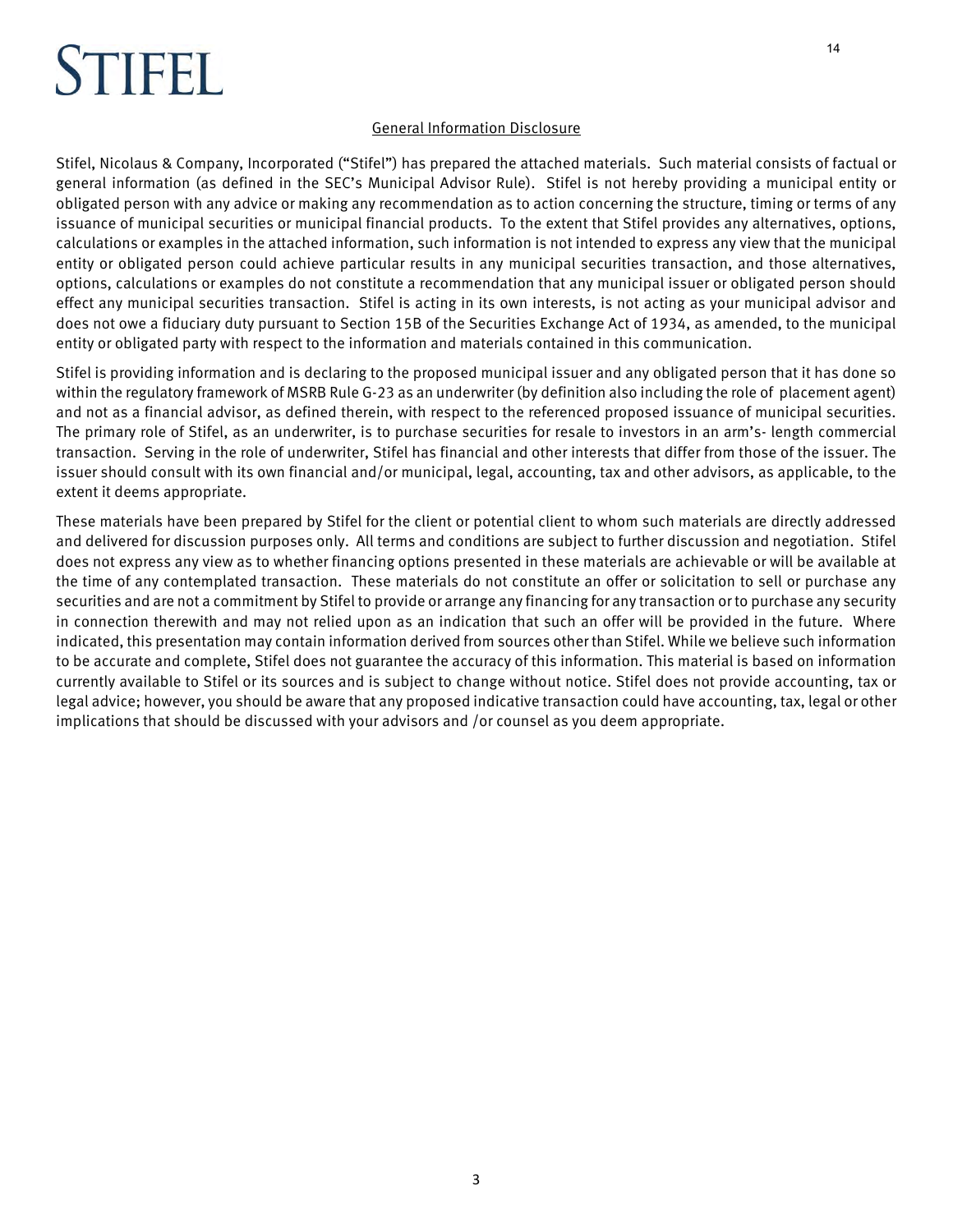

## **Municipal Market Update** *Week of December 13, 2021*

**Tax-Exempts Remain Stable While Treasuries Experience Volatility**

- The AAA MMD yield curve saw little change throughout the course of the week. There was no change in year 1 and in years 5 through 30. Maturities in years 2 through 4 saw a 1 to 2 basis point increase.
- The US Treasury yields finished out a volatile week with yield increases in nearly every maturity. The 1-year yield rose by 1 basis point, the 2-year yield rose by 7 basis points, the 3 and 5-year yields rose by 12 basis points each, the 7 and 10-year yields rose by 13 basis points each, the 20-year yield rose by 14 basis points, and the 30-year yield closed up 19 basis points from the previous week's close.





Sources: Lipper, TM3, Bloomberg.

## **Top Takeaways from Last Week** 15

- The AAA MMD yield curve remained stable, with little change from last week. The 30-year MMD yield is 9 basis points higher than at the beginning of 2021, and 21 basis points higher than the all-time-low from August 7, 2020.
- The US Treasury yields experienced volatility last week, with increases throughout the curve ranging from 1 to 19 basis points.
- Municipal supply increased last week to \$19.4 billion, the largest supply week recorded in 2021, up from \$9.3 billion for the week ending December 3rd. Average weekly supply in 2021 increased to \$9.1 billion. Supply for the upcoming week is projected to decrease to \$6.6 billion, but could exceed \$8.2 billion according to the day-to-day calendar.
- $\blacksquare$  Municipal bond funds reported a 40<sup>th</sup> consecutive week of net inflows totaling \$804 million. The 4-week moving average fell to \$740 million. High-yield funds reported inflows of \$702 million.
- CPI rose 6.8% in November from a year earlier, marking a 39-year high. Year-over-year, core CPI increased 4.9%, the largest annual increase since June 1991.



500 ■Tax-Exempt ■ AMT ■Taxable 450 400 upply (\$ in Billions) Supply (\$ in Billions) 350 300 250 200 150 5 100 50 0 2010 2016 2018 2020 2008 2009 2012 2013 2014 2015 2017 2019 2011 2021 YTD

**Historical Supply**

**Public Finance**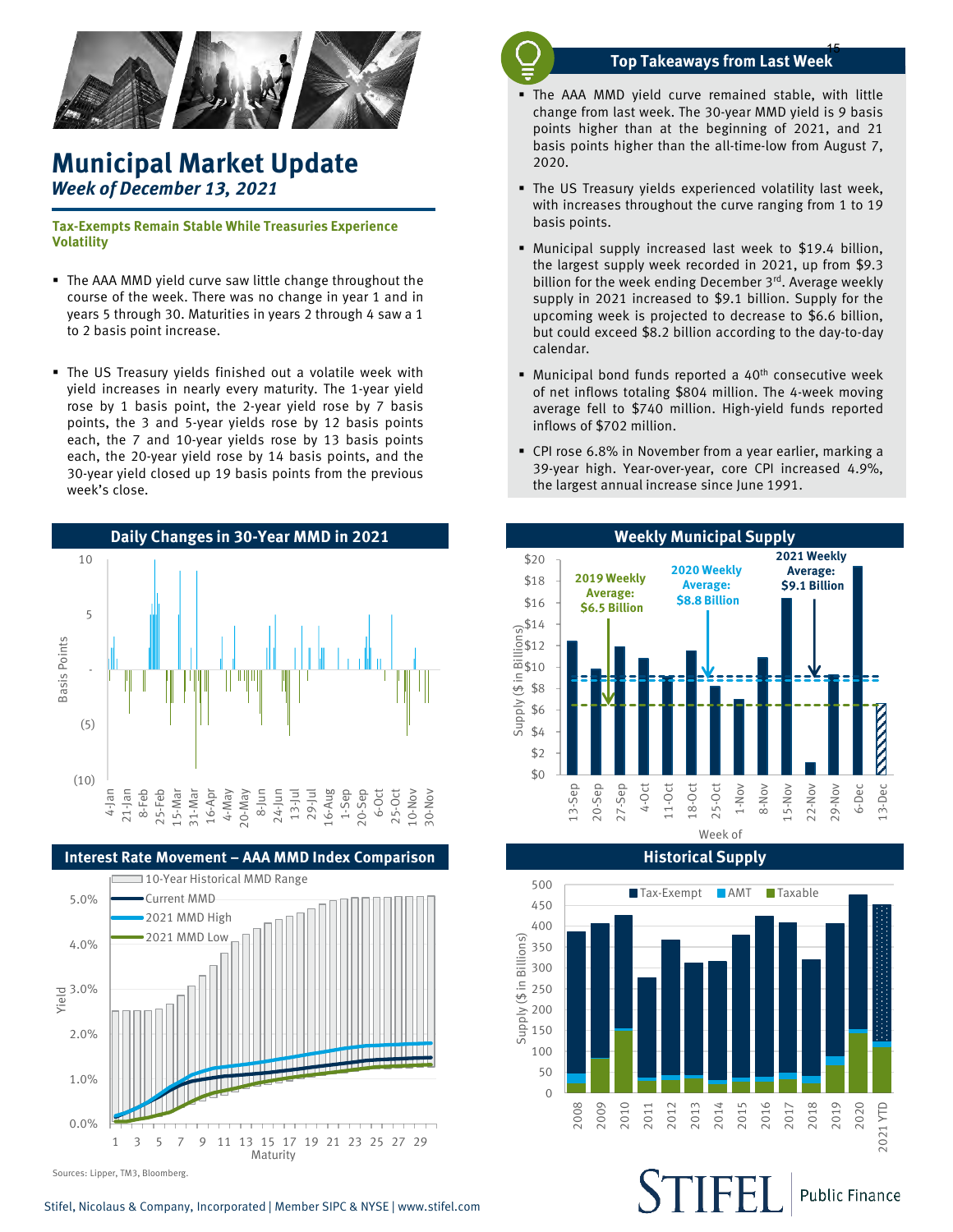## **Municipal Market Update** *Week of December 13, 2021*

### **Inflation Reaches Highest Mark Since 1982**

- CPI rose 6.8% in November year-over-year, marking a 39-year high. Core CPI increased 4.9%, the largest annual increase since June 1991.
- Investor demand remains steady showcased by 40 consecutive weeks of net inflows to municipal mutual funds.
- Supply last week exceeded expectations by 40%, resulting in the largest weekly supply recorded year-to-date at \$19.4 billion.
- 48 out of the past 53 weeks have recorded net inflows into high-yield muni bond funds.
- Employers continue to face difficulty in addressing labor shortages. A record number of job vacancies paired with low numbers of new hires could exacerbate inflation.
- Market participants are eagerly awaiting the Federal Reserve meeting on Tuesday and Wednesday of this week (12/14 - 12/15), where we expect to hear more news on asset tapering and interest rate hikes by the end of 2022.

## **Transaction Summaries**

- Of the 280 transactions totaling approximately \$19.4 billion in par that priced last week, Stifel served as underwriter or financial advisor on 40 transactions (14% market share) totaling \$2.5 billion in aggregate par. Notable Stifel transactions include:
- **Town of Andover (MA) Taxable General Obligation Pension Bonds, Series 2021 (\$165.0 million):** Stifel served as lead manager on the Town's taxable pension bonds, rated 'AAA' (S&P). The proceeds were used to fund a portion of the Town's pension UAAL and to bring the funded ratio to approximately 89%. The Bonds were structured for level debt service with serial maturities in 2022 through 2036 and a term bond in 2039, with a 10-year par call. Despite benchmark Treasury rates increasing by up to 18 bps since the prior week and very heavy taxable volume, the deal was extremely well-received, allowing Stifel to tighten spreads across the curve by 8-13 bps, producing an All-In TIC of 2.39%. With this borrowing cost and the level debt service structure, the Town expects to realize significant potential NPV savings over time. In an effort to remain as conservative as possible, the Town created a pension reserve fund that will be funded annually from the general fund and a 1% contribution from employees, expected to total approximately \$24 million over the term of the Bonds. This pension reserve fund is not pledged to bondholders but rather is designed to help mitigate risks from future investment performance and changes in actuarial assumptions.
- Stonegate Village Metropolitan District (CO) Taxable Water and Wastewater Revenue Refunding Bonds, Series 2021 (\$24.08 million): Stifel served as sole manager on Stonegate Village Metropolitan District's Taxable Water Revenue Refunding Bonds, Series 2021 and Taxable Wastewater Revenue Refunding Bonds, Series 2021. Both series of bonds were issued to advance refund the District's Water Revenue Bonds, Series 2014 and Wastewater Revenue Bonds, Series 2015. The District is located approximately 20 miles southeast of downtown Denver. The District's Wastewater Revenue Bonds received an 'A' (S&P) underlying rating, while the District's Water Revenue Bonds received an 'A-' (S&P) rating due to reliance on future growth required for upcoming projects. Both series of bonds were insured by Build America Mutual; however, the underlying ratings had a small impact on the overall pricing with the Wastewater Revenue Bonds ('A') pricing approximately 5 basis points tighter than the Water Revenue Bonds ('A-'). Both series of bonds priced with 10-year par calls and had more investor demand on the front end of the curve, with banks, insurance companies and money managers being the largest participants. The Wastewater Revenue Bonds priced with a TIC of 3.11% (12/1/2044 final maturity) and achieved net present values savings of 9.04%, and the Water Revenue Bonds priced with a TIC of 3.21% (12/1/2045 final maturity) and achieved net present value savings of 9.53%.
- **Festus R-VI School District (MO) Lease Participation Certificates, Series 2021B (\$16.75 million):** Stifel served as sole manager on the Festus R-VI School District's Series 2021B Lease Participation Certificates. The proceeds were used (1) to acquire property to be used for an Early Childhood Center, (2) for the construction of a Wellness Center, and (3) for the renovation of the District's Gymnasium. The Certificates were rated 'A+' (S&P). The issuance was structured with a mix of serial and term certificates, with the 2023-2027 and 2040- 2042 maturities structured as serial certificates. The term certificates were the 2037, 2039, 2044, and 2046 maturities. The deal was structured to wrap around the District's outstanding lease debt for debt service purposes. The Certificates were received well by the market, and were 3.4x oversubscribed in total, with the large majority of investors being institutional. The deal was repriced and received a 1 bps reduction in the 2023 and 2024 maturities; the 2039-2046 maturities were reduced by 2-6 bps. There was a 1-2 bps increase for the 2025-2027 maturities, and a balance remaining in the 2023, 2024 & 2025 maturities equaling \$375,000. The deal ultimately achieved a TIC of 2.65%.

**Muni to Treasury Ratio** 





**Public Finance**